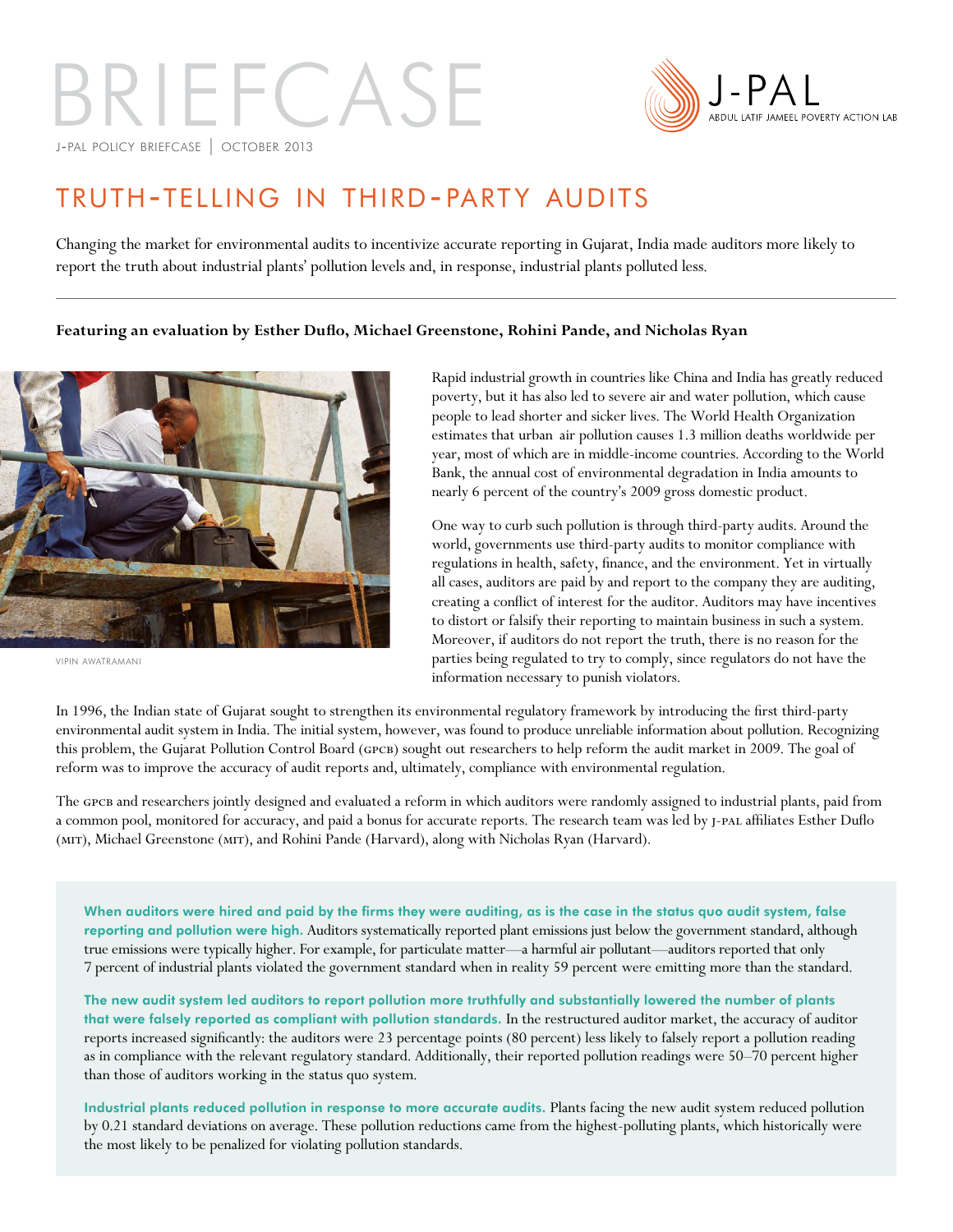# **EVALUATION**

Gujarat is one of India's fastest growing industrial states. Since 1992, net state domestic product has grown at 8 percent per year on average. It produces about one-fifth of the country's manufacturing output. Industrial growth has been accompanied by air and water quality degradation, which persist in some industrial areas despite strict statutory regulations.

Over the past decade, Gujarat has made strong commitments to sustainable development, making large investments in environmental infrastructure and building a robust regulatory framework to limit pollution. The Gujarat Pollution Control Board (GPCB) is responsible for enforcing national pollution laws and regulations within the state. In 1996, the High Court of Gujarat instituted a third-party audit system to help the GPCB better enforce pollution limits. All plants with high pollution potential are required to submit a yearly environmental audit conducted by an external auditing firm hired and paid for by the plant. Auditors measure plants' air and water pollution three times a year and submit an annual report of their findings to the GPCB.

The GPCB can issue a variety of penalties if companies violate pollution standards, from warnings and fines to plant closure and disconnection of water and electricity for the worst violators. The GPCB has indeed often used these penalties when there is clear evidence of violations; for example, almost 10 percent of plants had had their utilities disconnected for at least some period of time in the year before the evaluation. Yet, before this evaluation was conducted in 2009, auditors, industrial plants, and the GPCB agreed that the audit system was providing unreliable information about pollution emissions.

Researchers partnered with the GPCB to test the effectiveness of an improved third-party audit system on audit accuracy and pollution. From a sample of 473 industrial plants in Ahmedabad and Surat, the two largest cities in Gujarat, 233 were randomly assigned to receive a new audit system in which auditors were randomly assigned to the industrial plants they would monitor, paid from a common pool, and monitored for accuracy. The remaining 240 plants served as the comparison group and remained in the status quo audit system.

To measure audit accuracy, researchers compared the pollution readings from auditors' reports to the pollution readings from the independent backchecks. Auditors and backcheckers used the same technology and standardized procedures to measure pollution, looking at six water pollutants, including biochemical oxygen demand, chemical oxygen demand, and total dissolved and suspended solids, and three air pollutants: sulfur dioxide, nitrogen oxides, and suspended particulate matter. Backchecks were conducted in a random subset of plants soon after auditors had measured pollution in those plants in 2009 and 2010. They were also conducted in all plants one year after the new audit system was in place. This allowed researchers to directly measure auditors' accuracy under the status quo and new systems as the difference between the auditor and backcheck pollution readings. This measurement is unique as it is generally not possible to observe the truthfulness of auditor reports in other contexts.

|                        | COMPARISON GROUP: STATUS QUO AUDIT SYSTEM                               | TREATMENT GROUP: NEW AUDIT SYSTEM                                                                                                                                                                                                                               |
|------------------------|-------------------------------------------------------------------------|-----------------------------------------------------------------------------------------------------------------------------------------------------------------------------------------------------------------------------------------------------------------|
| AUDITOR<br>SECTION     | Plants selected and paid their own auditors.                            | Auditors were randomly assigned to the plants that they<br>would monitor.                                                                                                                                                                                       |
| AUDITOR<br>FEES        | Plants paid auditors directly and negotiated<br>the price of the audit. | Auditors were paid a fixed fee of 45,000 rupees per audit<br>from a common pool.                                                                                                                                                                                |
| MONITORING             | Auditors' reports were not verified for accuracy.                       | Twenty percent of auditor pollution readings were<br>randomly selected to be double checked, or<br>"backchecked," by the technical staff of independent<br>engineering colleges. Auditors were aware that they<br>might be backchecked, but were not told when. |
| ACCURACY<br>INCENTIVES | None.                                                                   | In year two, auditors were also given incentive payments<br>for accurate reports.                                                                                                                                                                               |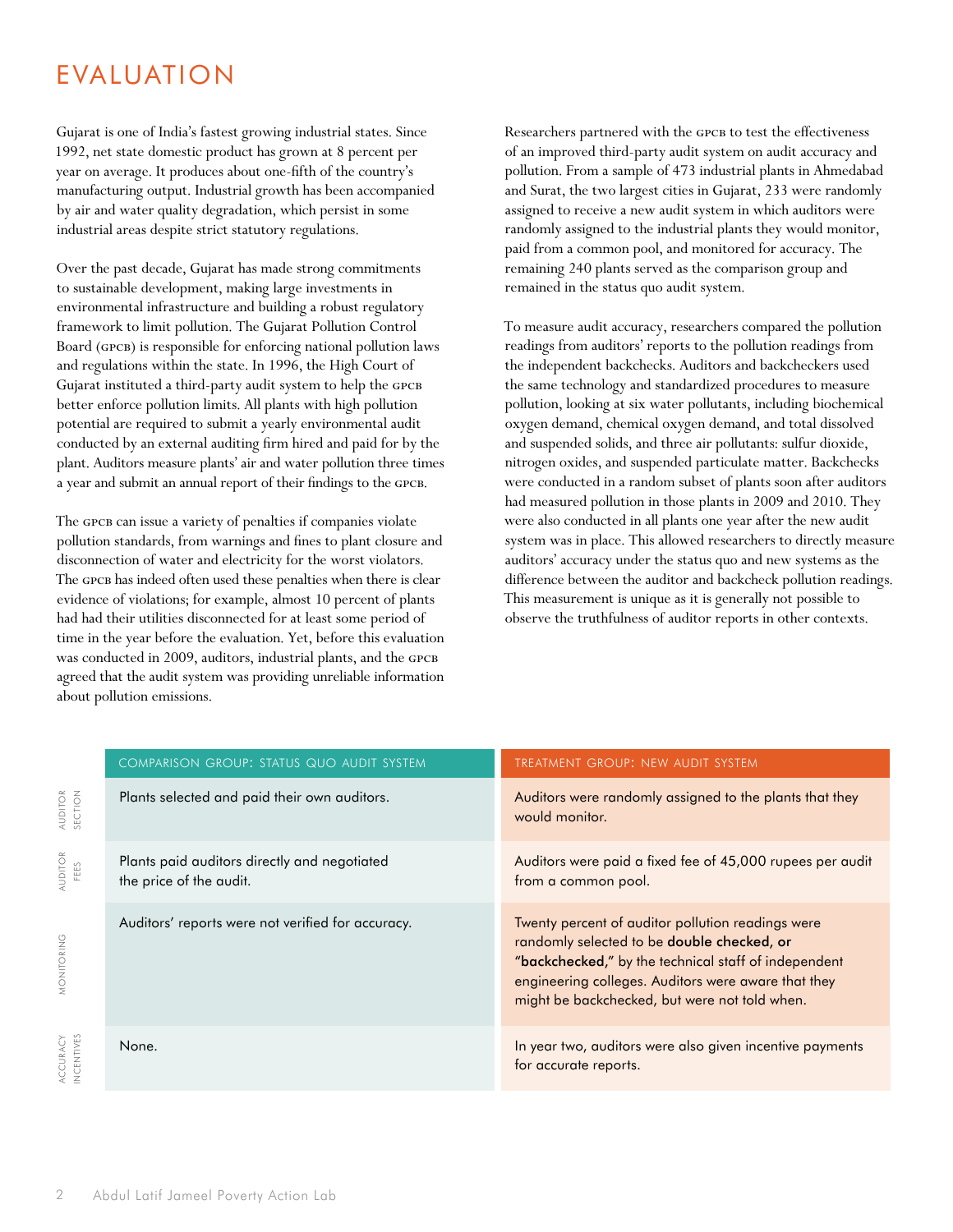### **RESULTS**

When auditors were hired and paid by the firms they were auditing, as in the status quo audit system, false reporting and pollution were high. Auditors in status quo plants were paid about 24,000 rupees per audit on average, which is well below the average cost of conducting a full audit at 40,000 rupees. This suggests that many auditors did not conduct all the tests needed to complete an audit properly.

Twenty-nine percent of audit reports in comparison plants falsely reported pollution as below the relevant regulatory standard. For particulate matter pollution, auditors reported that 7 percent of plants violated the standard, while in fact 59 percent were in violation. They also reported that nearly three-quarters of plants polluted just below the standard, but the independent backchecks reveal that only 19 percent of plants polluted in this narrow range. This shows that auditors systematically reported firms as being narrowly compliant with national pollution standards (Figure 1, Graph a).

FIGURE 1. AUDITOR AND BACKCHECK REPORTS FOR PARTICULATE matter pollution

a. plants with status quo audit system







c. independent backchecks in plants with status quo audit system



#### The new audit system led auditors to report pollution more truthfully and substantially lowered the number of plants that were falsely reported as compliant with pollution

standards. Relative to auditors in comparison plants, auditors working under the new system reported much higher pollution. They were also 23 percentage points (or 80 percent) less likely to falsely report a pollution reading as compliant with the relevant regulatory standard. Auditors working under the new system also reported that far fewer plants were polluting right below the standard (Figure 1, Graph b). However, their reports still bunched a little beneath the standard, relative to the true pollution readings (Figure 1, Graph c).

Since some auditors worked in both treatment and comparison plants, researchers were able to compare their behavior under both audit systems. They found that the same auditors reported pollution more accurately under the new system than they did in comparison plants that they were auditing at the same time. This shows that the increased accuracy was due to the new audit system and not to treatment plants having better auditors or auditing firms with more financial resources.

#### Industrial plants reduced pollution in response to more

accurate audits. Plants facing the new auditing system reduced pollution by 0.21 standard deviations on average (Figure 2). This reduction is driven by an even larger reduction in water pollution, which is a top regulatory priority for the GPCB. The pollution reductions came from the highest-polluting plants. In practice, the GPCB reserves the harshest penalties, like plant closure, for plants with readings that significantly exceed the standard. This is reflected in the fact that the dirtiest plants responded by reducing emissions the most.

#### figure 2. new audit system led plants to reduce pollution